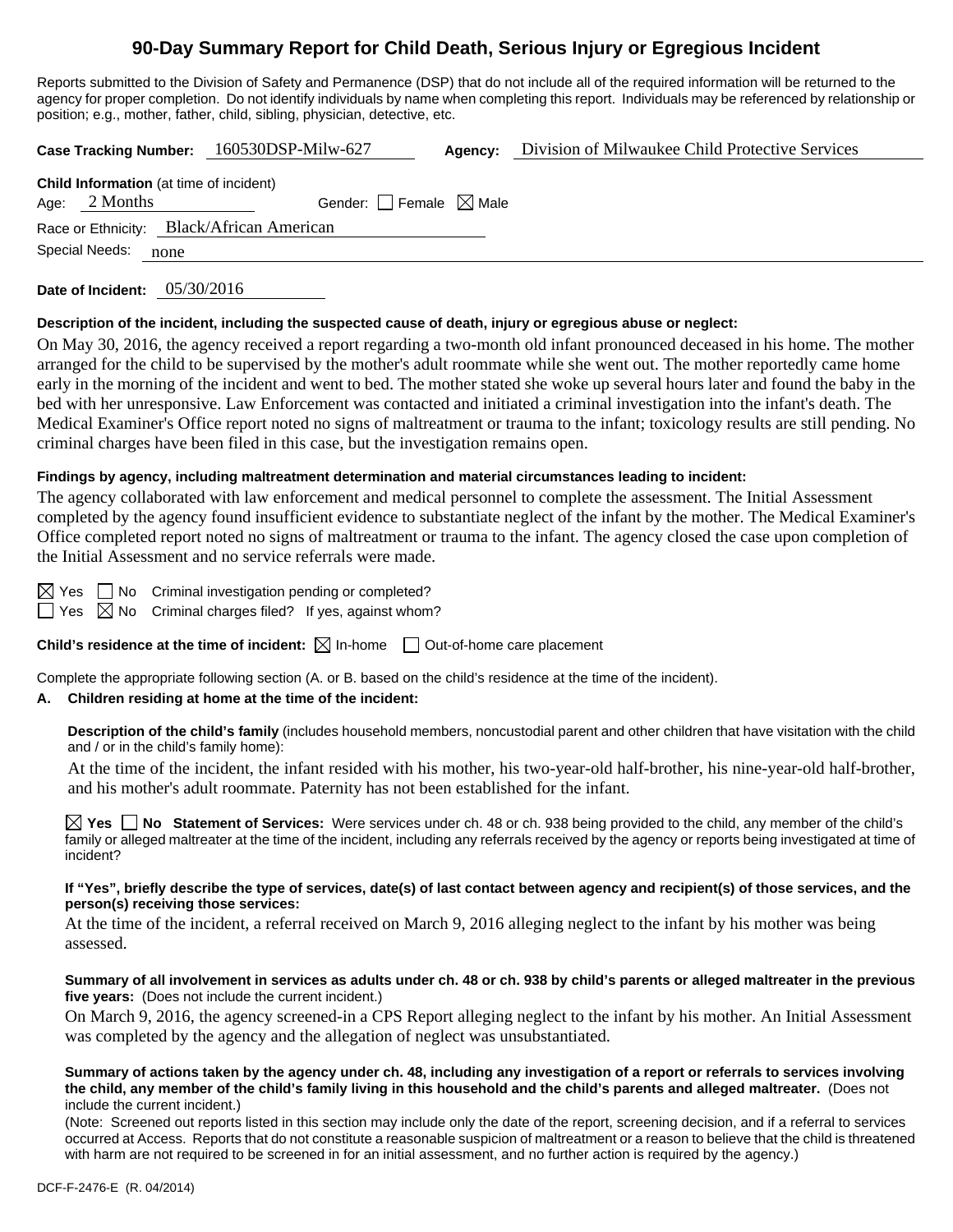On March 9, 2016, the agency screened-in a CPS Report alleging neglect to the infant by the mother. An assessment was completed by the agency and the allegation of neglect was unsubstantiated. The children were deemed safe and the case was closed in initial assessment.

On March 2, 2011, the agency screened-in a CPS Report alleging neglect to the infant's now 9 year old brother. An assessment was completed by the agency and the allegation of neglect was unsubstantiated. The child was deemed safe and the case was closed in initial assessment.

On March 1, 2011, the agency screened-out a CPS Report.

On April 20, 2009, the agency screened-in a CPS Report alleging neglect to the infant's now 9 year old brother. An assessment was completed by the agency and the allegation of neglect was unsubstantiated. The child was deemed safe and the case was closed in initial assessment.

On June 27, 2007, the agency screened-in a CPS Report alleging neglect to the infant's now 9 year old brother. An assessment was completed by the agency and the allegation of neglect was unsubstantiated. The children were deemed unsafe and the family was referred to safety services. The case was closed in initial assessment.

On September 7, 2004, the agency screened-in a Protective Services Report alleging neglect to the infant's now 11 year old brother. An assessment was completed by the agency and the allegation of neglect was substantiated. The case was opened for ongoing services.

On December 11, 2003, the agency screened in a Protective Services Report alleging neglect to the infant's now 12 year old brother. An assessment was completed by the agency and the allegation of neglect was substantiated. The case was opened for ongoing services.

### **Summary of any investigation involving the child, any member of the child's family and alleged maltreater conducted under ch. 48 and any services provided to the child and child's family since the date of the incident:**

The agency collaborated with law enforcement and medical personnel to complete the assessment. The Initial Assessment completed by the agency found insufficient evidence to substantiate neglect of the infant by the mother. The Medical Examiner's Office completed report noted no signs of maltreatment or trauma to the infant. The agency closed the case upon completion of the Initial Assessment and no service referrals were made.

# **B. Children residing in out-of-home care (OHC) placement at time of incident:**

**Description of the OHC placement and basis for decision to place child there:** 

# **Description of all other persons residing in the OHC placement home:**

**Licensing history:** Including type of license, duration of license, summary of any violations by licensee or an employee of licensee or other actions that constitute a substantial failure to protect and promote the welfare of the child.

# **Summary of any actions taken by agency in response to the incident:** (Check all that apply.)

|                  | Screening of Access report                           | Attempted or successful reunification             |
|------------------|------------------------------------------------------|---------------------------------------------------|
| <b>NAMELLINE</b> | Protective plan implemented                          | Referral to services                              |
|                  | Initial assessment conducted                         | <b>Transportation assistance</b>                  |
|                  | Safety plan implemented                              | Collaboration with law enforcement                |
|                  | Temporary physical custody of child                  | Collaboration with medical professionals          |
|                  | Petitioned for court order / CHIPS (child in need of | Supervised visitation                             |
|                  | protection or services)                              | Case remains open for services                    |
|                  | Placement into foster home                           | Case closed by agency                             |
| $\Box$           | <b>Placement with relatives</b>                      | Initiated efforts to address or enhance community |
|                  | Ongoing Services case management                     | collaboration on CA/N cases                       |
|                  |                                                      | Other (describe):                                 |
|                  |                                                      |                                                   |

# **FOR DSP COMPLETION IF RECORD OR ON-SITE REVIEW WAS UNDERTAKEN:**